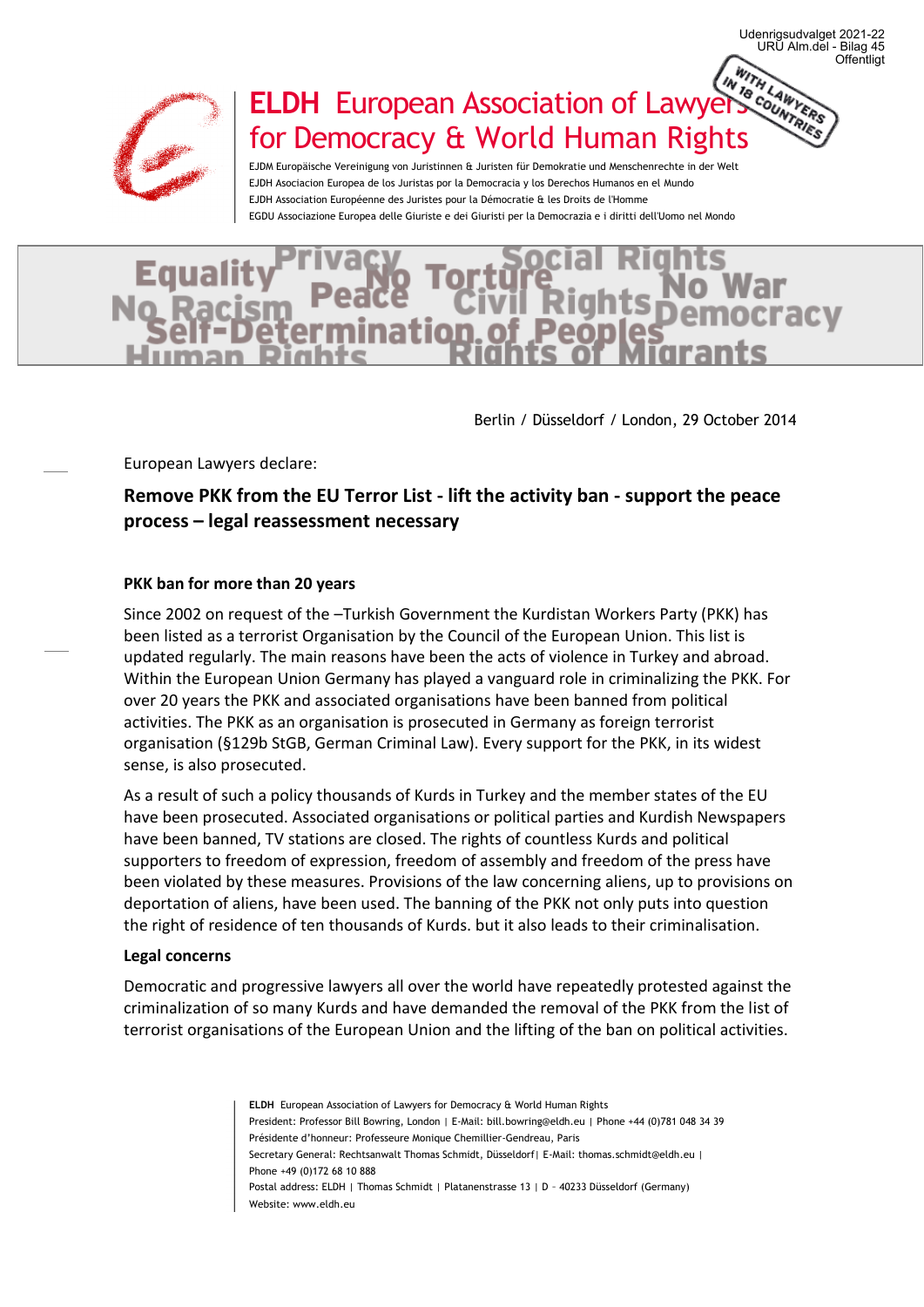The PKK itself has made several attempts – of which only some were successful – to appeal against prosecutions, which they considered to be unlawful, in Germany and other European countries. One of the most recent, dated 2<sup>nd</sup> May 2014, was the legal action at the Court of the European Union, on behalf of the Executive Committee of PKK, taken against the Council of the European Union. Its objective was to remove the PKK from the EU list of terrorist organisations.

Furthermore the list of terrorist organisation has met with general legal concerns, amongst others from the former President of the German Constitutional Court, Hans-Jürgen Papier, and from the former Special Rapporteur of the Council of Europe, Dick Marty. Those who are listed are hit by travel and financial restrictions. For the concerned person or organisation the listing results in the freezing of all bank accounts. At the same time no financial or other economic resources may be granted to the listed person or organisation.

The listing takes place in a non-transparent procedure which does not allow the persons or organizations concerned appropriate legal means of defence, such as inspection of files or the right to be heard. Terrorist listing has not succeeded in achieving any significant reduction of terrorism and may therefore be considered to be unreasonable and inefficient.

The legal validity of banning decisions by the administration in Germany or other countries, even as far as these have been confirmed by court decisions, cannot justify an unlimited stigmatisation of a political organisation. When the concrete circumstances, on which they were based, are no longer valid, these decisions have to be annulled. The severe violations of fundamental rights caused by banning decisions have to be re-examined regularly, to make sure they are still justified.

## **Legal reassessment necessary**

High ranking politicians of the governing coalition in Germany as well of the opposition parties have to acknowledge that certain promising results in the battle against the advance of the so called "Islamic State" (IS) in Iraq and in the self-governed Region in Western Kurdistan/Northern Syria (Rojava), are the result of the unprecedented and courageous battle of the PKK and its allied forces. Fewer politicians than ever are maintaining their old stereotypes when assessing PKK.

The necessary conclusions should be drawn from the transition from civil war to peaceful living together by way of examples such as Northern Ireland or South Africa.

The following circumstances demand a legal reassessment of PKK by the German government, by the governments of other European countries, as well as by the European Union:

- In June 2014 the Turkish Parliament officially approved the peace negotiations of Turkish Government and the PKK.
- The PKK has already for some time renounced armed combat in favour of pursuing political objectives and declared a unilateral ceasefire to the Turkish Government.
- The PKK no longer demands the separation of the Kurdish territory from Turkey but now seeks a regional democratic self-governing administration such as has been established in Western Kurdistan/Northern Syria (Rojava).
- The PKK organizes together with other Kurdish forces armed resistance to the forces of the so called "Islamic State" (IS)